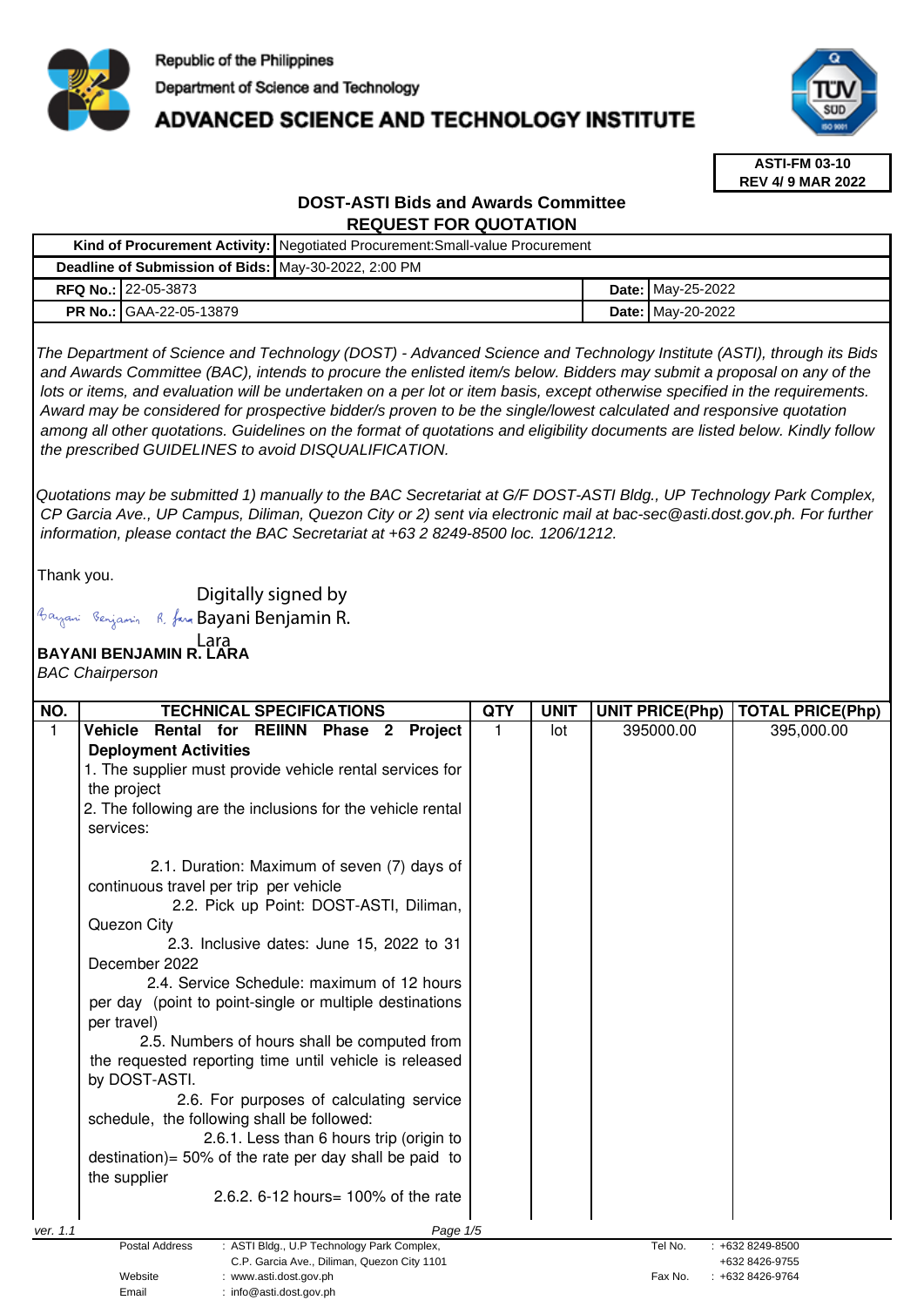per day shall be paid to the supplier

2.6.3. In case of excess beyond the service schedule for any particular day, the supplier agrees to lessen service hours

if the remaining rental days to compensate for the excess hours upon consultation with and approval by

DOST-ASTI to avoid incurring

excess charges.

2.7. Vehicle Type

2.7.1. 4x4 van with dual airconditioning and seating capacity of at least 7 passengers.

2.7.2. 4x4 pick up type with airconditioning and can carry atleast 3-5 passengers. Can accommodate equipment for testing (possibility that some chairs will be removed, if needed)

2.7.3 Regular airconditioned Van that can carry atleast 6-10 passengers. Can also accommodate equipment for testing (possibility that some chairs will be removed, if needed)

2.7.4 Vehicle model preferably not more than Five (5) years old.

2.8. Final and detailed duration & routes shall be provided by the end-user.

3. Potential Destinations

3.1. Region CAR (any point):

1. Apayao (approx. 2100kms)- Supplier must provide RATE per DAY applicable to any point in the province

2. Benguet (approx. 900kms)- Supplier must provide RATE per DAY applicable to any point in the province

3. Mountain Province (approx. 1100kms) - Supplier must provide RATE per DAY applicable to any point in the province

4. Ifugao (approx. 1200kms) - Supplier must provide RATE per DAY applicable to any point in the province

3.2. Region 2: any point

1. Nueva Vizcaya (approx. 1100kms) - Supplier must provide RATE per DAY applicable to any point in the province

2. Isabela (approx. 1200kms) - Supplier must provide RATE per DAY applicable to any point in the province

3. Quirino (approx. 1100kms) - Supplier must provide RATE per DAY applicable to any point in the province

## 3.3. Region 3:

1. Tentative: Dingalan, Aurora (approx. 1200kms) but supplier must provide RATE per DAY applicable to any point in the province

2. Bulacan- Supplier must provide RATE per DAY applicable to any point in the province

3. Zambales (approx. 800kms)- Supplier must provide RATE per DAY applicable to any point in the province

4. Quezon (approx. 900kms) - Supplier must provide RATE per DAY applicable to any point in the province

## 3.4 Region 4a:

1. Tentative: Tanay, Rizal but supplier must provide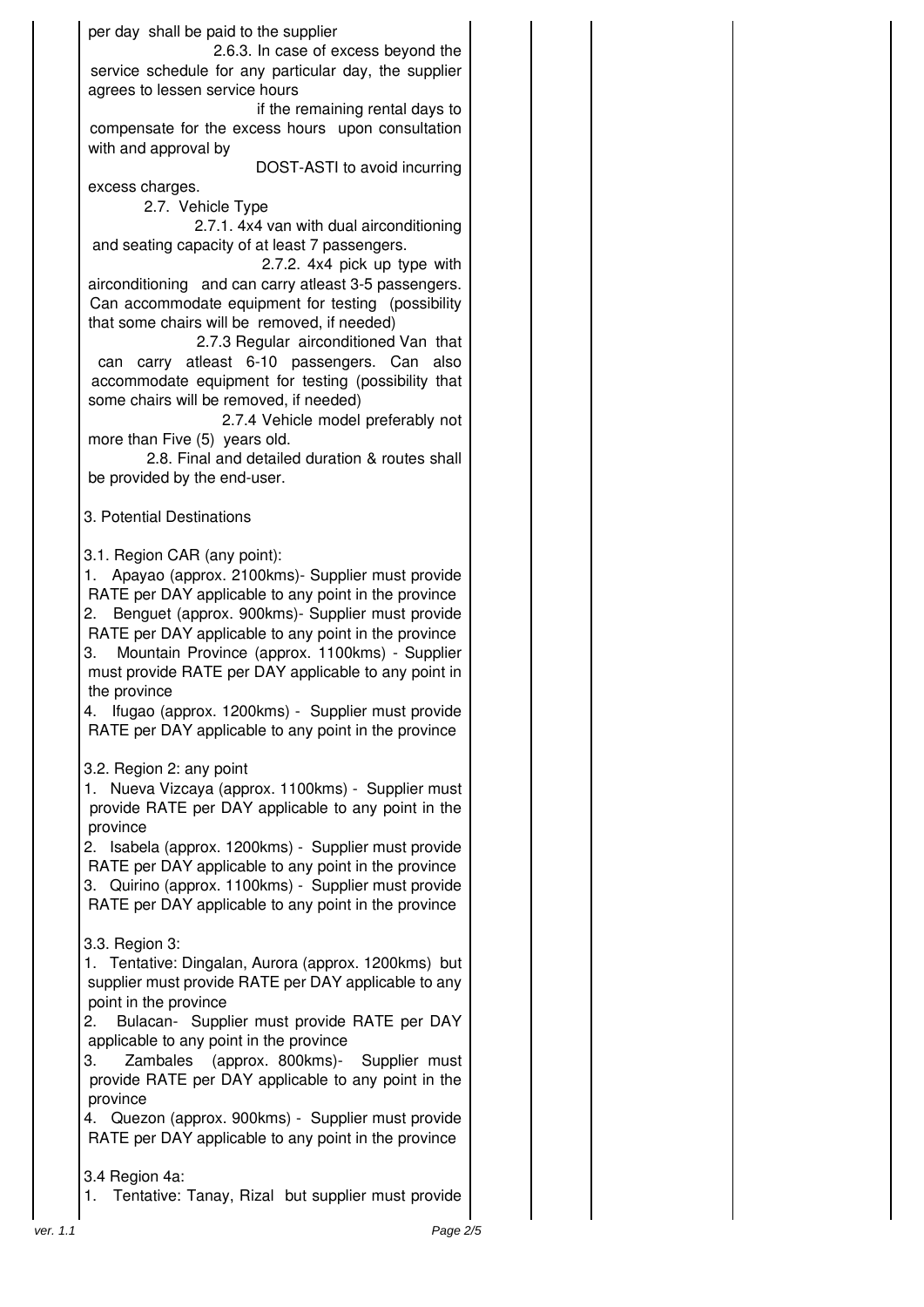RATE per DAY applicable to any point in the province 2. Tentative: Cuenca and Malvar, Batangas but supplier must provide RATE per DAY applicable to any point in the province

4. Terms and Conditions

4.1. The driver should have a valid and current Professional Driver's License.

4.2. The driver must be fully vaccinated (vaccination card shall be presented, if needed)

4.3. Inclusive of Driver's fee, Driver's meals, Driver's accommodation, Driver's overtime pay, Gasoline expenses, Toll fees, Fee

for vehicle transportation (as needed), Travel permits required, including medical certificates (if any), VAT and other

taxes and charges.

4.4. In case of vehicle breakdown or malfunction, External Provider shall provide a replacement vehicle within Two (2) hours

upon notification by DOST-ASTI.

4.5. External Provider is responsible for vehicle safety, mechanical safety, and any related insurance requirements.

5. Notes and other requirements:

5.1. Supplier is required to submit QUOTATION BREAKDOWN which must indicate the rental rate per day APPLICABLE to ANY POINT in the above-mentioned provinces per vehicle type (4x4 pick up, 4x4 closed van or Regular airconditioned van). Charges in the final billing must indicate time of departure/arrival, destinations, and vehicle type

5.2. Schedule of trips, including final destinations shall be confirmed by the end-user, through the Procurement Management Section at least Three (3) days before the actual travel.

5.3. All travels are dependent on the implementation of local community quarantines due to the COVID-19 pandemic; thus,

the end-user shall give prior notice in case of possible cancellation two (2) days after any announcement of lockdown in

affected areas.

5.4. In case of delay or failure by the External Provider to deliver and fulfill any requirements as specified in the contract the

External Provider agrees that the DOST-ASTI, at its sole discretion, may proceed to take such remedial actions as may be

necessary, at the External Provider's risk and expense, and without prejudice to any other rights which the DOST-ASTI

may have against the External Provider under the contract and under applicable law.

## 6. Payment Terms

 6.1. Government terms, no advance payment. 6.2. Billing/Invoice must be submitted upon conclusion of travel.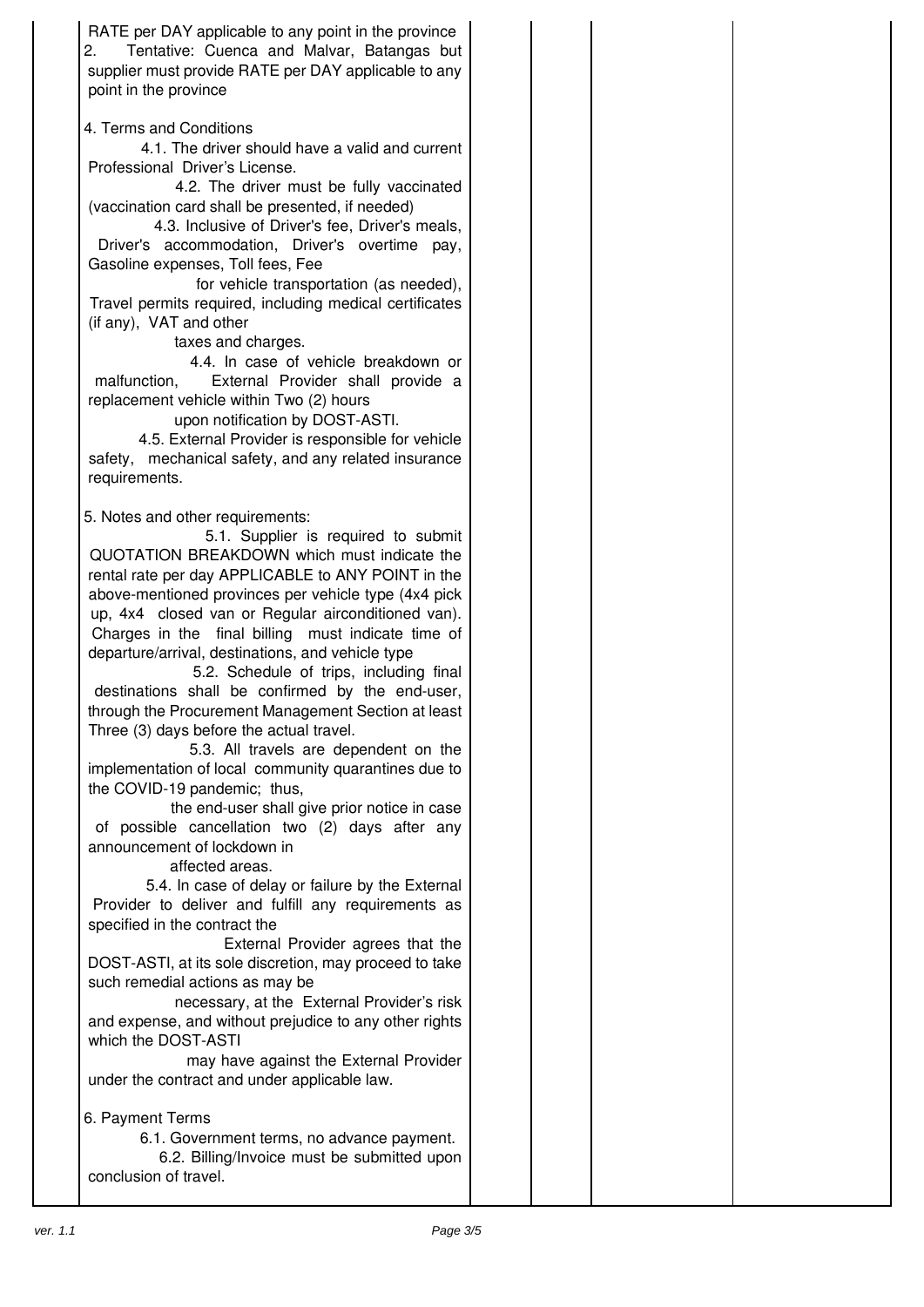### **GUIDELINES**

#### **A. Content and Format of Quotations**

- 1. The Quotation/s must include the RFQ Number or the PR Number indicated above
- 2. Bidders must specify the BRAND NAMES and MODEL NAMES/NUMBER for the following goods:
	- a. Computer and electronic equipment and its accessories or peripherals
		- b. Software applications, programs, and digital licenses
		- c. Commercial off-the-shelf electronic devices or components
- 3. The Quotation/s must indicate the registered business name of the company (or individual), business address and contact number. It must also include the full name and signature of the company's authorized representative.
- 4. BIR Certificate of Registration for new DOST-ASTI suppliers.

#### **B. Eligibiliy Requirements**

Pursuant to Annex "H" or Consolidated Guidelines for the Alternative Methods of Procurement of the 2016 Implementing Rules and Regulations (IRR) of Republic Act (RA) No. 9184, the following documents shall be submitted except for Repeat Order, Shopping under Section 52.1(a), and Negotiated Procurement under Sections 53.1 (Two-Failed Biddings), and 53.5 (Agency-to-Agency):

#### **For Procurement of Goods**

- 1. Upon submission of quotation
	- a. Valid PhilGEPS Registration Number / Organization ID
	- b. Valid Mayor's/Business Permit
- 2. Upon issuance of Notice of Award (NOA)
	- a. Omnibus Sworn Statement (shall be required only for procurement projects with ABC above P50,000.00)
	- b. Income/Business Tax Return (For ABCs above P500,000.00)

#### **For Procurement of Infrastructure**

- 1. Upon submission of quotation
	- a. Valid PhilGEPS Registration Number / Organization ID
	- b. Valid Mayor's/Business Permit
	- c. Valid PCAB License
- 2. Upon issuance of NOA
	- a. Omnibus Sworn Statement (shall be required only for procurement projects with ABC above P50,000.00)
	- b. Income/Business Tax Return (For ABCs above P500,000.00)

\*Requirements under Section 53.6 (Scientific,Scholarly or Artistic Work, Exclusive Technology and Media Services) of the revised IRR of RA No. 9184 will not apply to artists such as singer, performer, poet, writer, painter and sculptor who are engaged in business.

\*\*Requirements under Section 53.10 (Lease of Real Property or Venue) of the revised IRR of RA No. 9184, specifically Mayor's/Business Permit, PhilGEPS Registration Number and Income/Business Tax Return will not apply to government agencies as lessors.

\*\*\*For methods of procurement requiring Mayor's Permit and PhilGEPS Registration Number, valid Certificate of Platinum Membership may be submitted in lieu of the said documents.

#### **C. Terms and Conditions**

- 1. Additional requirements, if necessary, may be requested by the BAC depending on the item to be bid;
- 2. All transactions are subject to creditable withholding tax and final Value Added Tax or percentage tax per revenue regulation/s of the BIR;
- 3. Liquidated damages of at least equal to one-tenth of one percent (0.001) of the cost of the unperformed portion for every day of delay shall be imposed by the DOST-ASTI pursuant to Section 68 of the revised IRR of RA No. 9184; and
- 4. The DOST-ASTI reserves the right to reject any and all bids, declare a failure of bidding, or not award the contract at any time prior to contract award in accordance with Sections 35.6 and 41 of the 2016 revised IRR of RA No. 9184, without thereby incurring any liability to the affected bidder or bidders.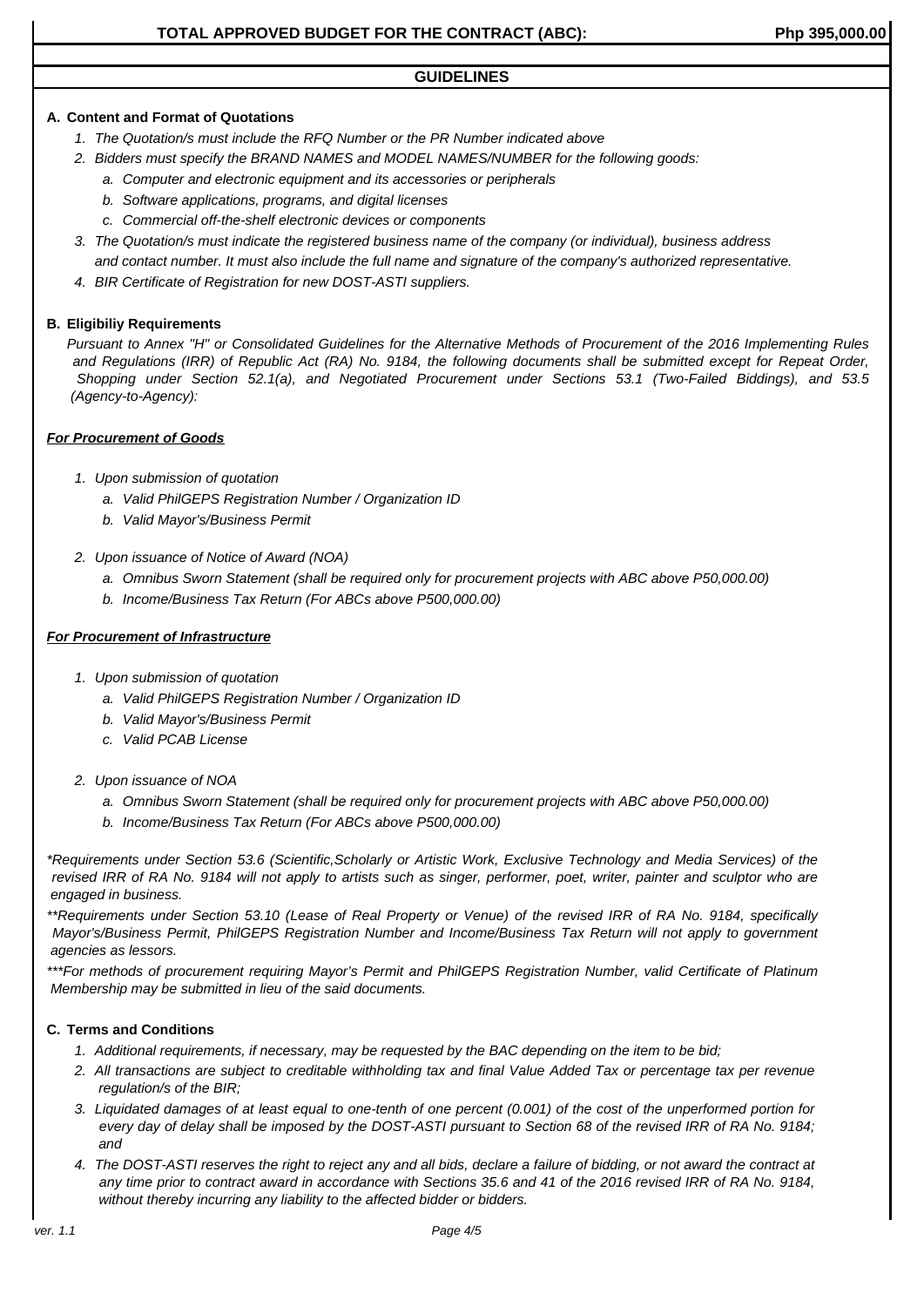I